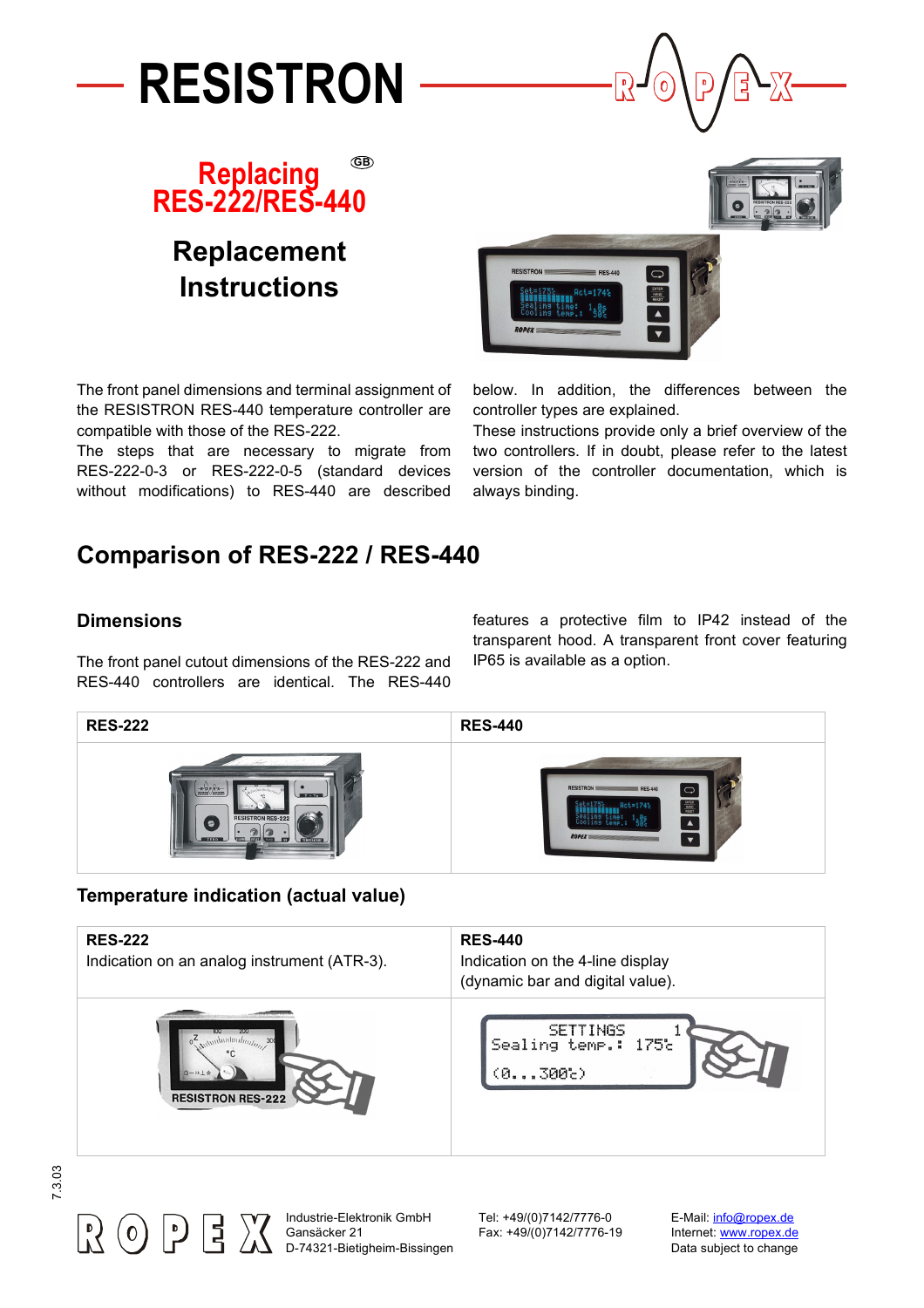

## **Set point selection**

| <b>RES-222</b><br>Selection by means of a 10-turn potentiometer with<br>a fine control knob. | <b>RES-440</b><br>Selection with step 1 in the software menu. If the<br>controller is active, the set point is also indicated on<br>the display. |  |
|----------------------------------------------------------------------------------------------|--------------------------------------------------------------------------------------------------------------------------------------------------|--|
|                                                                                              | <b>SETTINGS</b><br>Sealing temp.: 175%<br>(0300c)                                                                                                |  |

## **Zero calibration**

| <b>RES-222</b><br>Zero calibration by means of a 10-turn potentiometer<br>(the pointer of the indicating instrument must be set<br>to "Z"). | <b>RES-440</b><br>Automatic zero calibration (AUTOCAL) with step 7 in<br>the software menu. |
|---------------------------------------------------------------------------------------------------------------------------------------------|---------------------------------------------------------------------------------------------|
| <b>RESISTRON RES-222</b>                                                                                                                    | <b>SETTINGS</b><br>Autocal to 20%<br>Start with ENTER                                       |

## **Alarm output / reset**

| <b>RES-222</b><br>Indicated by means of a red ALARM LED on the<br>front panel. Reset by pressing the RESET key. | <b>RES-440</b><br>Indicated on the display. The error is identified by a<br>numeric code ( $\&$ RES-440 documentation). Reset<br>by pressing the RESET key ( |  |  |
|-----------------------------------------------------------------------------------------------------------------|--------------------------------------------------------------------------------------------------------------------------------------------------------------|--|--|
|                                                                                                                 | $\bigcirc$<br><b>RESISTRON</b><br>$RES-4$                                                                                                                    |  |  |

## **Manual mode**

| <b>RES-222</b><br>Selected by pressing the HAND key. The red ON<br>LED is lit continuously. | <b>RES-440</b><br>Selected by pressing the HAND key ( <br>) while the<br>main menu is displayed. |
|---------------------------------------------------------------------------------------------|--------------------------------------------------------------------------------------------------|
|                                                                                             | $\bigcirc$<br>ENTER<br>HAND<br>RESET                                                             |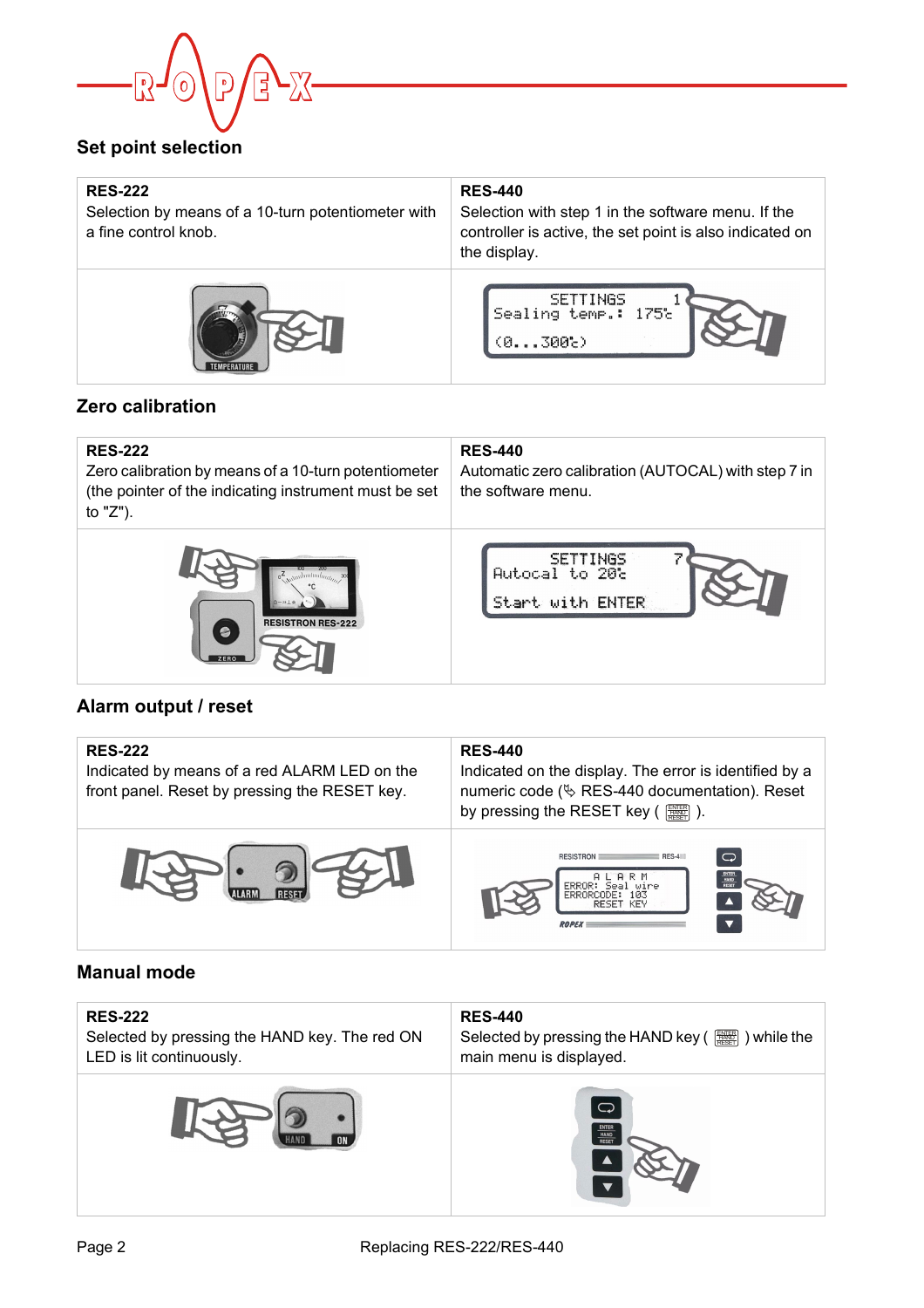

## **"Temperature OK" signal**

| <b>RES-222</b>                               | <b>RES-440</b>                                |  |
|----------------------------------------------|-----------------------------------------------|--|
| Indicated by means of a red LED $(T = Ts)$ . | Indicated by means of an icon on the display. |  |
|                                              | $Set = 250$ c                                 |  |

#### **Line frequency setting (50/60Hz)**

| <b>RES-222</b>                    | <b>RES-440</b>                              |
|-----------------------------------|---------------------------------------------|
| Configured with a plug-in jumper. | Detected automatically in the 4763Hz range. |
|                                   | Automatic detection                         |

## **Installation and startup**

**Installation and startup may only be performed by technically trained, skilled persons who are familiar with the associated risks and warranty provisions. !**

The information provided here offers no more than a brief overview. If in doubt, please refer to the latest version of the controller documentation, which is always binding  $(\&$  see also section "Safety and warning notes" of the RES-440 documentation).

Proceed as follows to replace the RES-222 controller and install/start up the RES-440:

1. Switch off the line voltage and verify the safe isolation from the supply.

- 2. Remove the existing RES-222 controller.
- 3. The supply voltage specified on the nameplate of the RES-440 controller must be identical to the line voltage that is present in the plant or machine. The line frequency is automatically detected by the temperature controller in the range from 47 to 63Hz.
- 4. Set the DIP switches on the RES-440.

**The settings of the DIP switches on the RES-440 are NOT the same as on the RES-222. Please set these switches in accordance with the ROPEX Application Report in order to avoid malfunctions. !**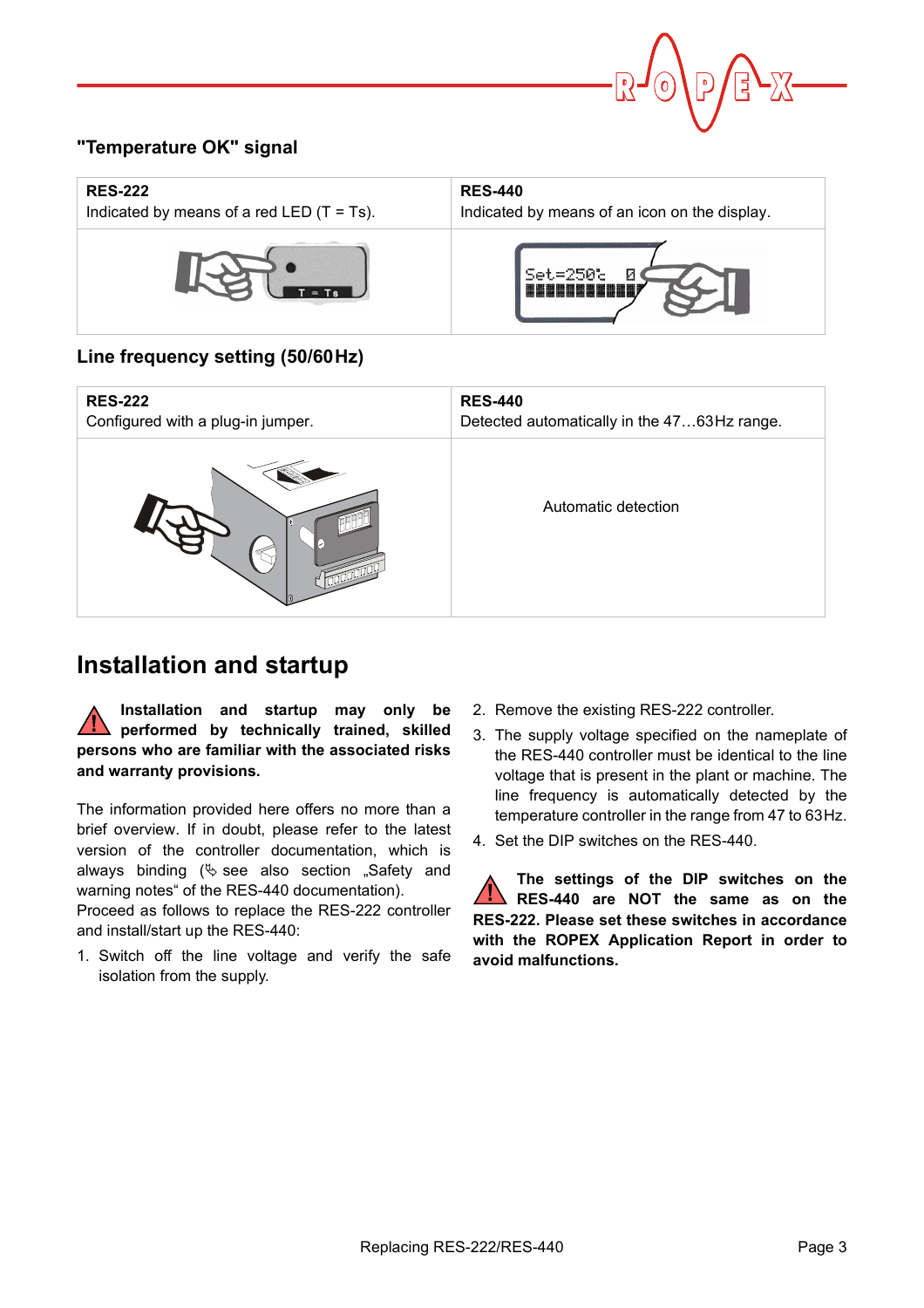

Old setting ranges on the RES-222:



New setting ranges on the RES-440:



| DIP-SWITCH |  |  | $4   5   I_2(A) $                   |
|------------|--|--|-------------------------------------|
| $U_2(V)$   |  |  | $1-10$ 6-60 20-120 OFF OFF 30 - 100 |

**The table below compares the two controllers. These settings can be taken as a guide (e.g. when the controller is started up for the first time):**

|                | <b>RES-222</b> | <b>RES-440</b> |  |
|----------------|----------------|----------------|--|
|                | DIP switch ON  |                |  |
| 1              |                | 1              |  |
| $U_2$          | 2              | 2              |  |
|                | 3              | 3              |  |
|                | 4              | 3              |  |
| l <sub>2</sub> | 5              |                |  |

- 5. Install the RES-440 controller in place of the RES-222. The terminals of the two controllers are identical. The existing connector plug-in parts can be used without rewiring.
- 6. Switch on the line voltage.
- 7. A power-up message appears on the display when the controller is switched on to indicate that it has been started up correctly.

8. One of the following states then appears:

| <b>DISPLAY</b>                                                           | <b>ACTION</b>                                                        |  |
|--------------------------------------------------------------------------|----------------------------------------------------------------------|--|
| Main menu<br>Shows the SET and ACTUAL<br>temperatures or the dynamic bar | Go to 9                                                              |  |
| Shows error code 104, 106, 109<br>or $211$                               | Go to 9                                                              |  |
| Shows error code 101103,<br>201203, 801 or 9xx                           | Fault diagnosis<br><b>RES-440</b><br>$\mathscr{P}$<br>documentation) |  |

9. Select the language and reset the controller to the factory settings.

Press the  $\Box$  key for at least 2s (to open the Configuration menu). Step 20 is displayed. Select the desired language with the  $\blacksquare$  $\blacksquare$  keys. Confirm your selection by pressing [ Figst Press the  $\boxed{\bigcirc}$  key to display step 21 (factory settings). Press the  $\left[\begin{smallmatrix}\mathbb{R}\mathbb{R}^n\\ \mathbb{R}\mathbb{R}^n\end{smallmatrix}\right]$  key to confirm the factory settings (an acknowledgment message appears). Step 22 is displayed next.

#### 10. Set the temperature range to 500 °C

#### **(Only if you have so far been using an RES-222-0-5 controller)**

Then set "Alloy 20, max 500°C" with the  $\boxed{\blacktriangle}$ keys in step 22. Confirm your selection by pressing . ENTER HAND RESET

11.Set the function of relay K1

Press the  $\Box$  key repeatedly until step 29 is displayed. Select "Relay K1 active if Tact = Tset" with the  $\boxed{\blacktriangle}$   $\boxed{\blacktriangledown}$  keys. Confirm your selection by pressing . Press the key for at least 2s (to ENTER HAND RESET return to the main or Alarm menu).

12.Calibrate the zero point

Activate the AUTOCAL function while the heatsealing band is still cold.

Press the  $\Box$  key repeatedly until step 7 is displayed. Then select the AUTOCAL function by pressing the key. If this function is executed correctly, the main menu is displayed again automatically.

If the zero has not been calibrated successfully, an error message appears on the display. In this case the controller configuration is incorrect  $(\&$  see section "Controller configuration" of the RES-440 documentation and the ROPEX Application Report). Configure the controller correctly and repeat the AUTOCAL function.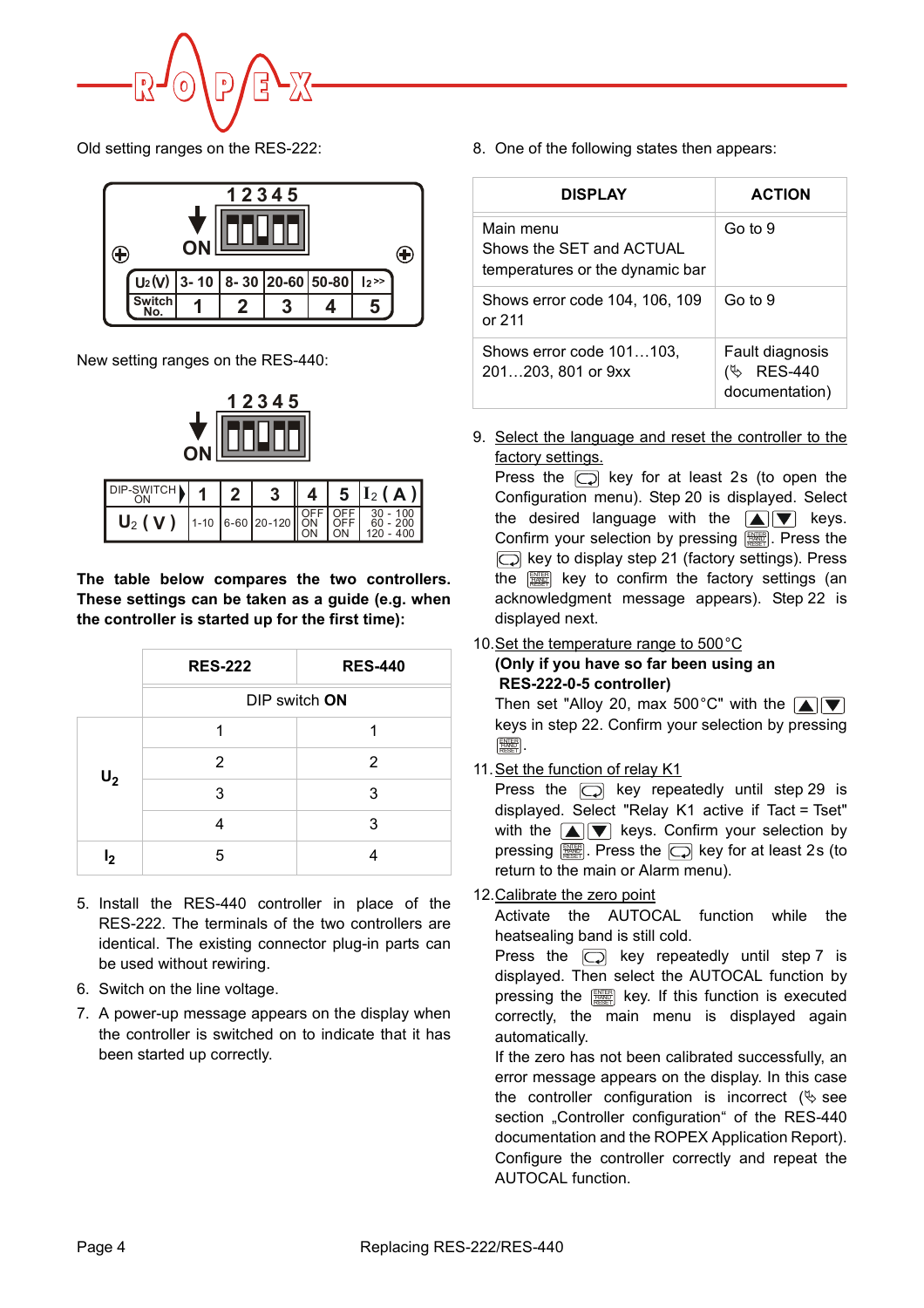

13.Set the heatsealing temperature (select the set point)

Press the  $\Box$  key briefly (to display step 1 in the Settings menu). Set the required temperature with the  $\Box \nabla$  keys. Confirm your selection by pressing  $\left[\begin{smallmatrix}\mathbb{R}\mathbb{R}\mathbb{R}\end{smallmatrix}\right]$ . Press the  $\left[\bigcirc\right]$  key for at least 2s (to return to the main menu). The set heatsealing temperature is displayed in the main menu.

Then activate the "START" signal (HEAT). The indication on the display (actual value and dynamic bar) permits the heating and control process to be observed:

If an error code is displayed, please proceed as described in section "Error messages" of the RES-440 documentation.



#### **Optional:**

#### **Set the switching thresholds for the "Temperature OK" signal**

If you accept the factory settings, the switching thresholds for activation of the "Temperature OK" output signal via relay K1 (terminals 16-18) are set to -10…+10K (RES-222: -5…+5%). If necessary, the high and low thresholds can be set separately between 5 and 99K. Proceed as follows to do so:

#### (**after working through the above steps 1… 11**):

- 14. Press the  $\Box$  key for at least 2s (to open the Configuration menu). Step 20 is displayed. Press the  $\Box$  key repeatedly until step 24 is displayed. Select the low switching threshold ("Set point reached") with the  $\blacksquare$  $\blacksquare$  keys. Confirm your selection by pressing  $\left[\begin{smallmatrix}\frac{nm}{nm}\end{smallmatrix}\right]$ .
- 15. Press the  $\Box$  key once. Step 25 is displayed. Select the high switching threshold ("Set point

exceeded") with the  $\boxed{\blacktriangle}$   $\boxed{\blacktriangledown}$  keys. Confirm your selection by pressing  $[\![\overline{\mathbb{R}\mathbb{R}}]\!]$ . Press the  $[\![\overline{\frown}\!]$  key for at least 2s (to return to the main or Alarm menu).

#### **RES-440 factory settings / as-delivered condition**

If you accept the factory settings (step 21 in the software menu, see step 9above), the following defaults are restored:

| Menu<br>step | <b>Function</b>            | Value                              |
|--------------|----------------------------|------------------------------------|
| 1            | Heatsealing<br>temperature | $0^{\circ}$ C                      |
| 6            | Hold mode                  | OFF                                |
| 22           | Alloy/range                | Alloy A20,<br>max. $300^{\circ}$ C |
| 23           | Maximum temperature        | $300^{\circ}$ C                    |
| 24           | Set point reached          | $-10K$                             |
| 25           | Set point exceeded         | +10K                               |
| 26           | Time control               | OFF                                |
| 29           | Relay K1 function          | Deactivated                        |
| 30           | Cycle counter              | 0                                  |
| 31           | Alarm relay                | Closed by<br>alarm                 |

The selected language (step 20 in the software menu) remains set regardless of the factory settings.

#### **As-delivered condition:**

The RES-440 controller is delivered with the above factory settings and with the language set to "German".